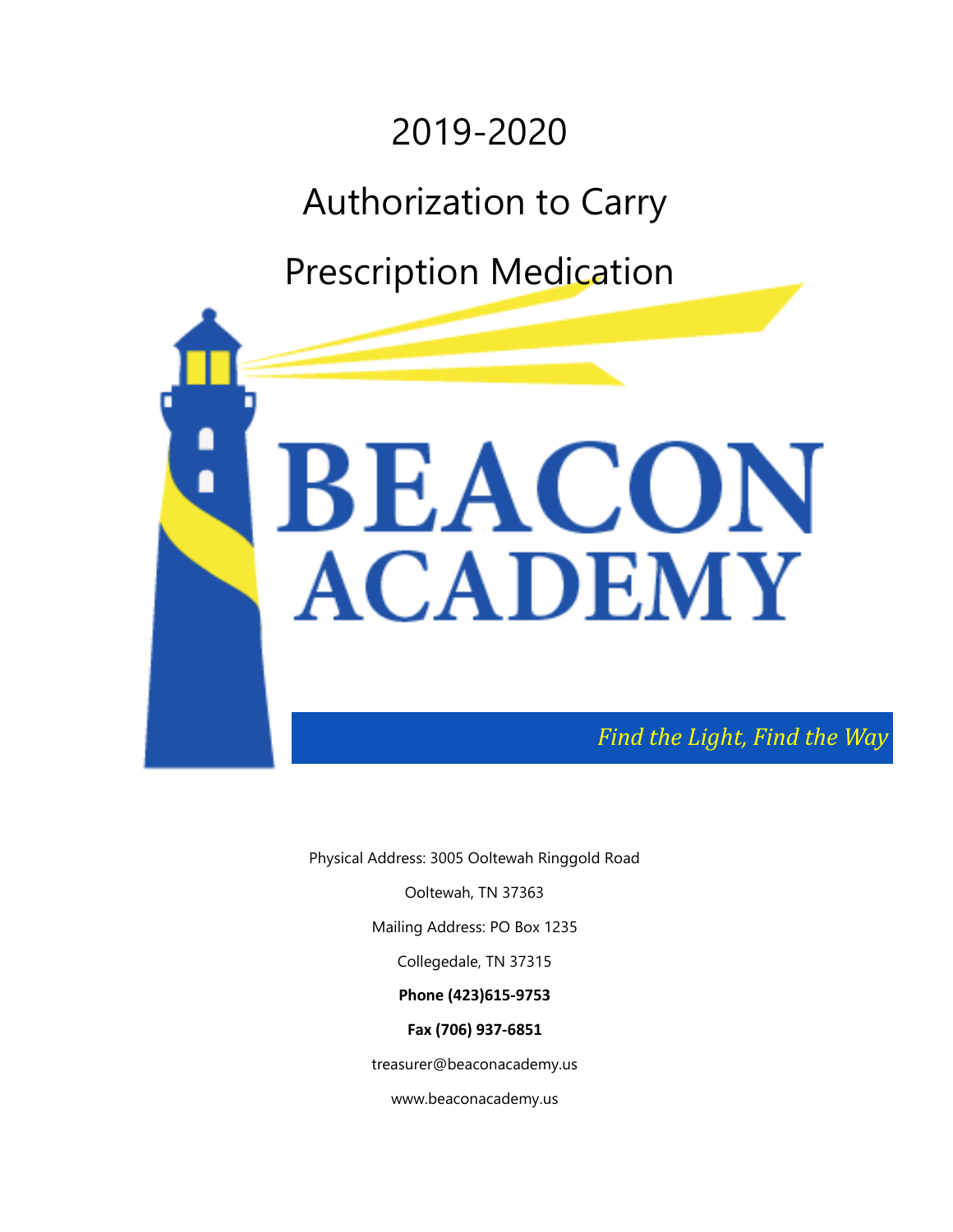# Beacon Academy

## **2019-2020 REGISTRATION**

### **STUDENT AUTHORIZATION TO CARRY PRESCRIPTION MEDICATION**

Epinephrine Auto Injector or Diabetic Medication

(Student) \_\_\_\_\_\_\_\_\_\_\_\_\_\_\_\_\_\_\_\_\_\_\_\_\_\_\_\_\_\_\_\_\_\_ needs to carry the following prescription asthma medication, epinephrine auto injector, or diabetic medication with him/her. The above-named student has been instructed in the proper use of the medication and fully understands how to administer this medication. (It is preferable that additional asthma medication, epinephrine auto injectors, or diabetic medication, to be kept in the principal's office in case the first is lost or left at home.)

\_\_\_\_\_\_\_\_\_\_\_\_\_\_\_\_\_\_\_\_\_\_\_\_\_\_\_\_\_\_\_\_\_\_\_\_\_\_\_\_\_\_\_\_\_\_\_\_\_\_\_\_\_\_\_\_\_\_\_\_\_\_\_\_\_\_\_\_\_\_\_\_\_\_\_\_\_\_\_\_\_\_\_\_\_\_\_\_\_\_\_\_\_\_\_\_\_

Medication \_\_\_\_\_\_\_\_\_\_\_\_\_\_\_\_\_\_\_\_\_\_\_\_\_\_\_\_\_\_\_\_\_\_\_\_\_\_\_\_\_\_\_\_\_\_\_\_\_ Dosage and Directions \_\_\_\_\_\_\_\_\_\_\_\_\_\_\_\_\_\_\_

Licensed Health Care Provider's Signature & Stamp Date

I have been instructed in the proper use of my prescription-labeled medication and fully understand how to administer this medication. I will not allow another student to use my medication under any circumstances. I also understand that I will be subject to the consequences of the code of conduct should another student use my prescription. I also accept the responsibility for checking in with the principal to keep him/her informed of use of my medication in case I start having problems.

Student's Signature and the student of the student of the student of the student of the student of the student

I hereby request that the above-named student, over whom I have legal authority, be allowed to carry and use the prescription medication described above, at school. I hereby release and discharge and further agree to indemnify, hold harmless, or reimburse Beacon Academy, its employees, agents, representatives, and all other officials, from any and all claims, actions, suits, losses, costs, expenses and liability in case of accident or any other mishap because of negligence in administering such medication or because of side effects, illness or any other injury which might occur to my child through administering such medication. I also hereby release said aforementioned school, employees and officials from any liability, suit or claims of whatever nature and kind, which might arise as a result of administering the medication in accord with this request. I accept legal responsibility should the above medication be lost, given or taken by a person other than the above-named student. I understand that if this should happen, the privilege of carrying the medication may be revoked. I also release the Beacon Academy and its employees, representatives and officials of any legal responsibility when the above-named student administers his/her own medication.

\_\_\_\_\_\_\_\_\_\_\_\_\_\_\_\_\_\_\_\_\_\_\_\_\_\_\_\_\_\_\_\_\_\_\_\_\_\_\_\_\_\_\_\_\_\_\_\_\_\_\_\_\_\_\_\_\_\_\_\_\_\_\_\_\_\_\_\_\_\_\_\_\_\_\_\_\_\_\_\_\_\_\_\_\_\_\_\_\_\_\_\_\_\_\_\_\_

1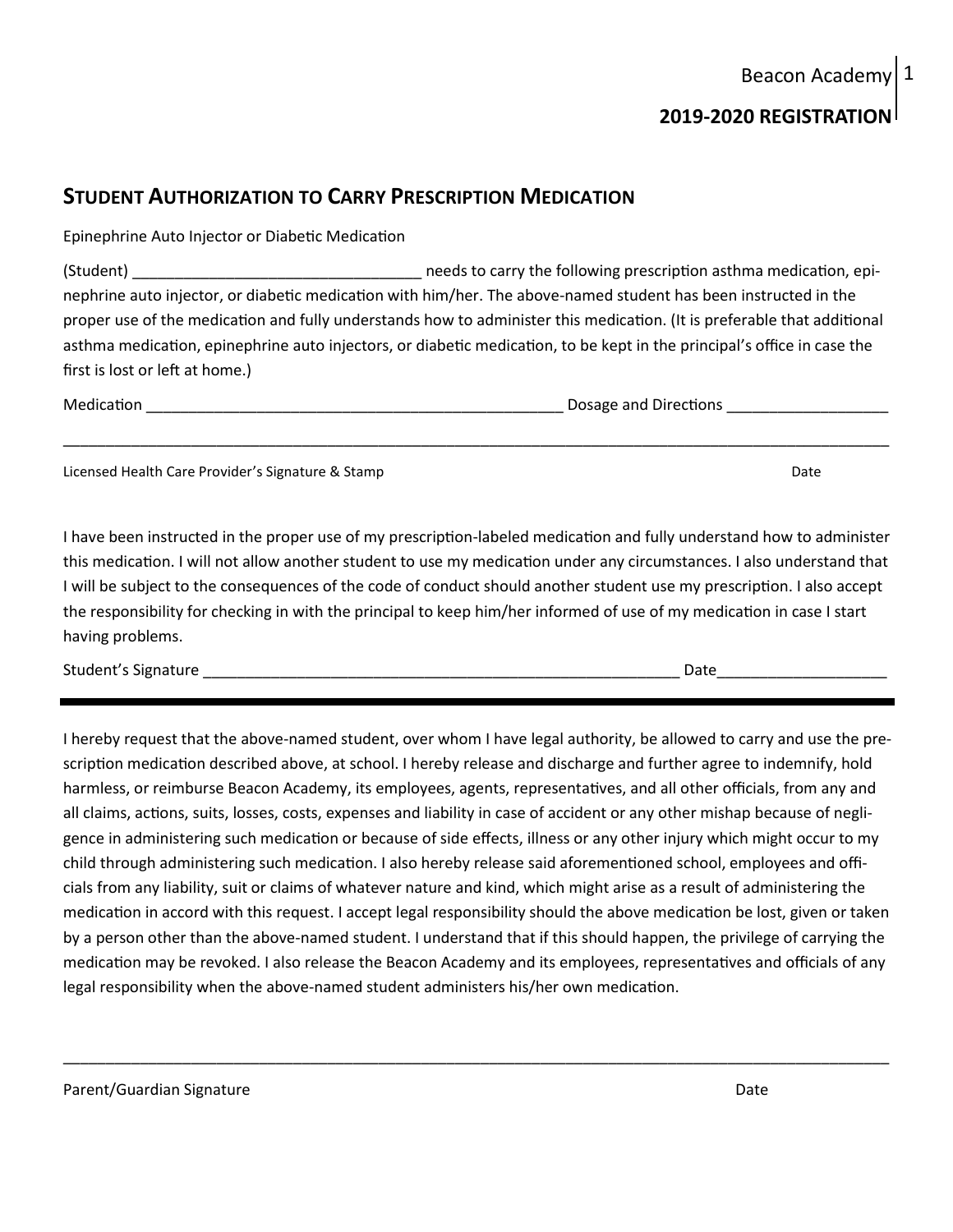# **2019-2020 REGISTRATION**

## **MEDICATION ADMINISTRATION FORM**

If this form is properly completed and returned to the school principal, the designated staff member may assist parents when their child's physician has prescribed medication for the child. The medication will only be given if it is delivered to the principal or his/her designee in the original bottle, labeled with the child's name, dosage, physician, pharmacy, and name of the drug.

| <b>Statement of Physician</b> |  |
|-------------------------------|--|
|                               |  |
|                               |  |
|                               |  |
|                               |  |
|                               |  |
|                               |  |
|                               |  |
|                               |  |

### *Statement of Parent/Guardian*

The undersigned hereby releases and agrees to hold harmless and to indemnify the employees from any liability whatso-ever occasioned by the administration or non-administration of the above instructions.

The undersigned also authorized the prescribing physician, named above, to discuss with the principal or his/her designee any matter regarding the medication to be administered.

Parent/Guardian Signature \_\_\_\_\_\_\_\_\_\_\_\_\_\_\_\_\_\_\_\_\_\_\_\_\_\_\_\_\_\_\_\_\_\_\_\_\_\_\_\_\_\_\_\_\_\_\_\_\_\_\_\_\_\_\_\_\_\_\_\_\_ Home Phone \_\_\_\_\_\_\_\_\_\_\_\_\_\_\_\_\_\_\_\_\_\_\_\_\_\_\_ Work Phone \_\_\_\_\_\_\_\_\_\_\_\_\_\_\_\_\_\_\_\_\_\_\_\_\_ Date \_\_\_\_\_\_\_\_\_\_\_\_\_\_\_\_\_\_

### *Administering Medications*

In general, the administration of prescribed medication to students while in the school is to be avoided. Medications should be given at home when possible. In the event that a parent, legal guardian, physician, or health officer confirms the necessity the administering of medication to a student during school hours, the school must provide control and supervision of the administration of the medication as detailed below:

1) Principal or designated staff is responsible to securely store and administer medication. 2) All medications must be brought by the parent or legal guardian to the designated staff person in the original pharmaceutical containers, clearly labeled with student name, medication name, appropriate dosage and the time for each dose. 3) If a student requires medication for a period of time exceeding 20 school days, the parents or legal guardians need to fill out the Medication Administration Form.